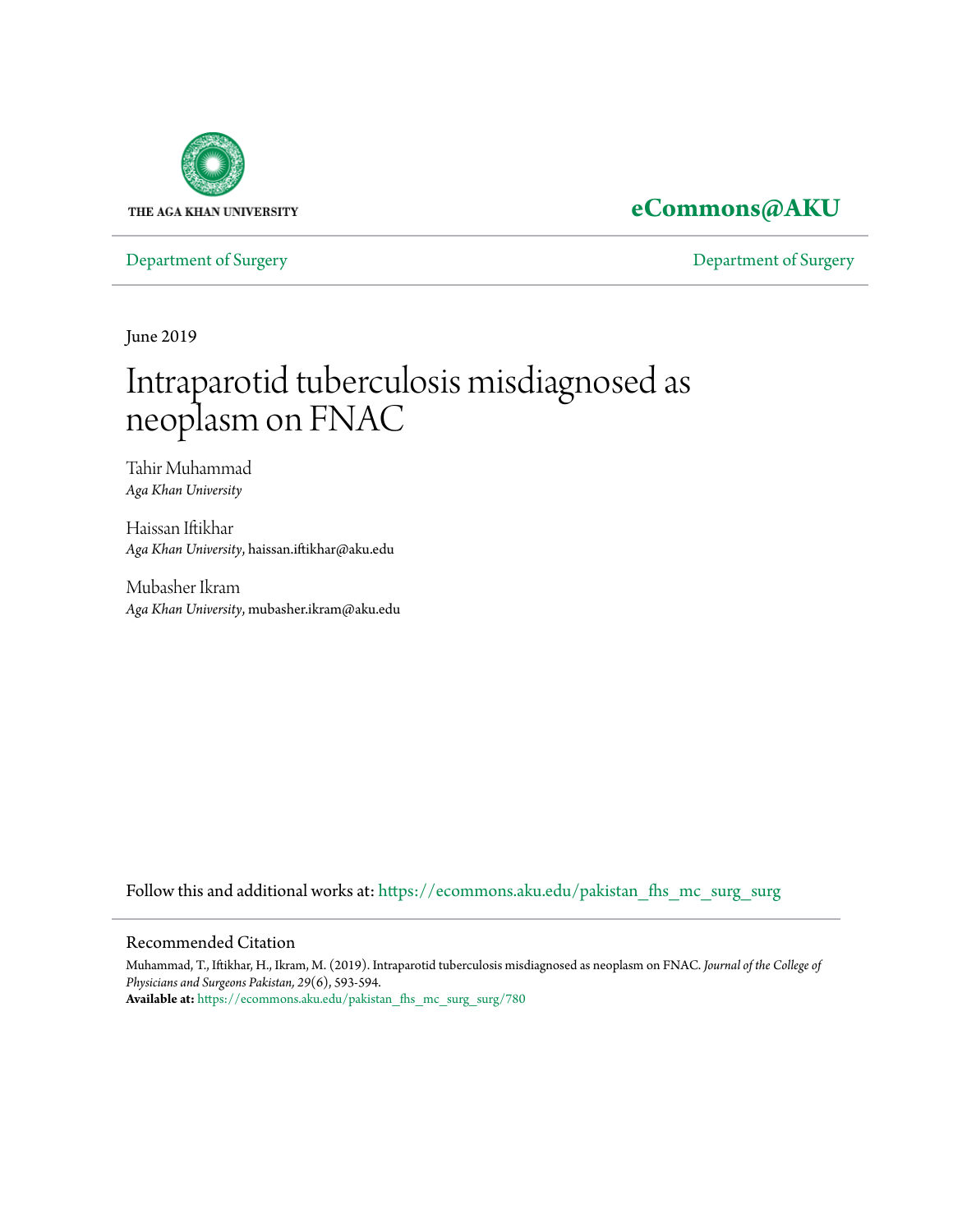## Intraparotid Tuberculosis Misdiagnosed as Neoplasm on FNAC

Tuberculosis (TB) is a chronic granulomatous disease caused by Mycobacterium tuberculosis. According to the World Health Organization (WHO), the estimated incidence of TB is 9.4 million and prevalence is 11.1 million cases globally.<sup>1</sup> TB can involve any organ of human body; lungs, however, are most commonly involved. Extra-pulmonary TB accounts for approximately 20% of active TB and involves bones, lymph nodes, kidneys, adrenal glands, pericardium, peritoneum and salivary glands.<sup>1</sup> Parotid gland involvement is rare even in endemic areas of TB.<sup>2</sup> The diagnosis of parotid gland TB is challenging for the clinicians, as many presenting features of parotid TB mimic various parotid tumors.<sup>3</sup>

We present a case of 44-year lady with history of slowly progressive painless swelling over the left parotid region for 4 months. There were no other associated symptoms such as fever, weight loss, etc. She had no comorbids. On examination, there was a 3x2 cm firm, non-tender swelling over left parotid region. Overlying skin was normal and swelling was firmly attached to the underlying structures. Facial nerve was intact. The oral cavity and systemic examination were unremarkable.

On ultrasound, there were two small cystic lesions within the parotid parenchyma with few small lymph nodes around the gland. Fine needle aspiration cytology (FNAC) showed few atypical cells and the possibility of salivary gland neoplasm could not be ruled out. Patient subsequently underwent left superficial parotidectomy with level II and III neck dissection. Histopathology revealed granuloma formation composed of palisading epitheloid histiocytes surrounded by lymphocytes and containing multinucleated Langhan's type giant cells with areas of caseation necrosis and no evidence of malignancy (Figures 1 and 2). Diagnosis of TB was made given the histological findings. The patient was referred to infectious disease specialist for further treatment, where she was started on anti-tuberculous therapy (ATT).

TB of the parotid gland is rare, with atypical clinical presentations. It must always be kept in mind as a differential diagnosis in any parotid swelling, especially in endemic countries. FNAC of benign tumors of parotid gland has good sensitivity and specificity (96% & 98%, respectively); whereas, for malignant tumors of parotid gland, the sensitivity and specificity are lower, at 79% and 96%, respectively.<sup>4</sup>



Figure 1 (a,b): Chronic granulomatous inflammation involving the salivary gland. These images show granulomas on the left and salivary gland on the right.



Figure 2: High power view of a granuloma composed of epithelioid histiocytes, surrounded by lymphocytes and interspersed multinucleated giant cells.

All attempts should be made for early diagnosis of tubercular parotitis by FNAC, as the condition can be treated completely by medical management alone.

This case highlights the need for keeping TB in the differential diagnosis of slowly progressive painless swellings of the parotid gland.

#### **REFERENCES**

1. Babazade F, Mortazavi H, Jalalian H. Parotid tuberculosis: A forgotten suspicion (a case report and literature review). Int J Dermatol 2012; 51:588-91.